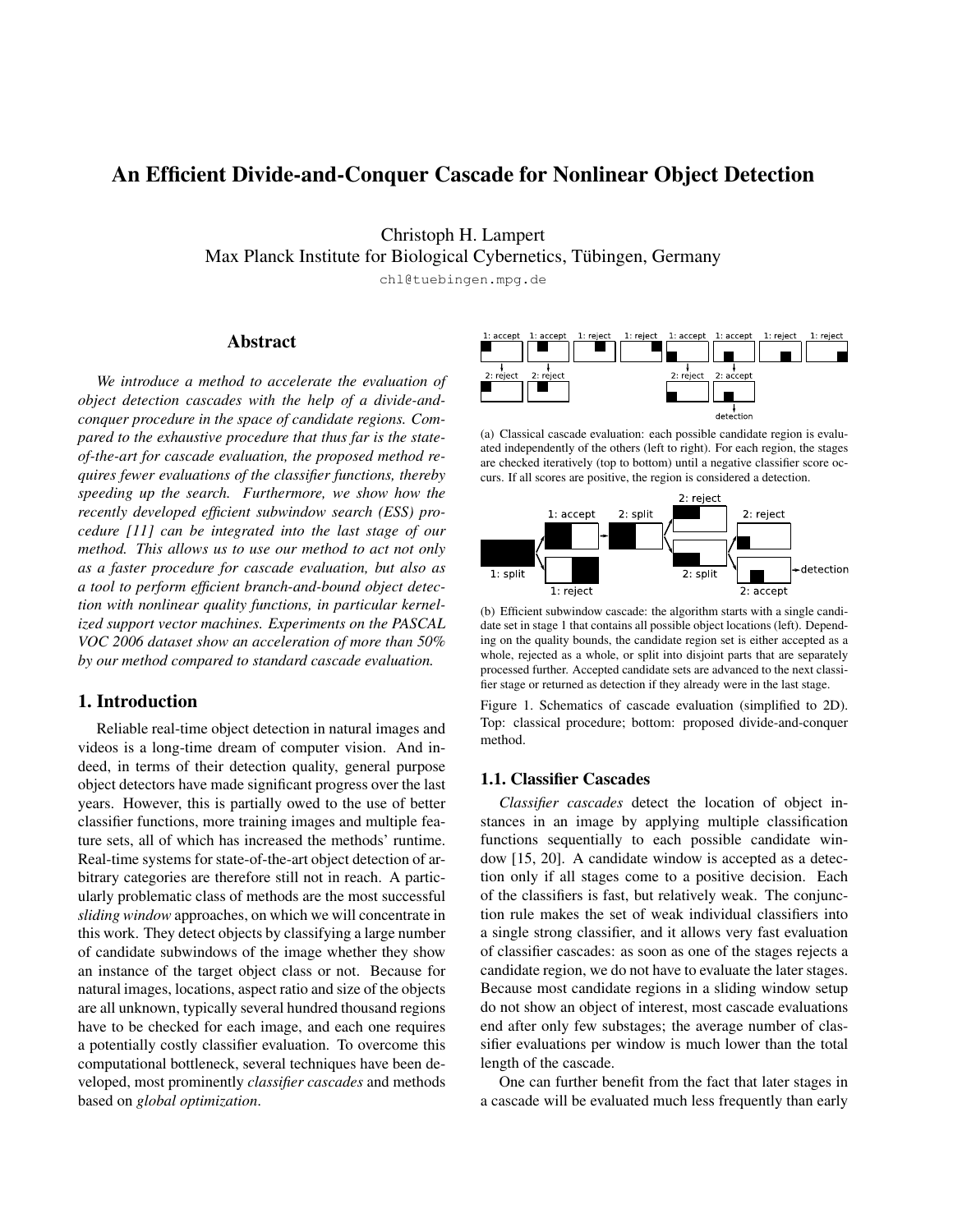ones, by combining weak (and fast) classifiers in the early stages with strong (but slow) classifiers towards the end of the cascade. As result one obtain a more powerful classifier than from a cascade consisting only of weak classifiers, but which is still faster in object detection tasks than a single strong classifier, because the fast early stages filter out most negative candidates. Cascade classifiers of this type form the basis of many state-of-the-art object detection systems today, for example [4, 8, 19, 23].

## 1.2. Global Optimization

A second line of research for accelerating object detection tasks is the application of global optimization techniques. This is based on the observation that the exhaustive search pattern used by classical sliding window techniques is suboptimal—it ignores the fact that neighboring regions in image space typically have similar feature representations and therefore correlated classifier scores. Lampert *et al*. [10] introduced *efficient subwindow search (ESS)*, which performs a branch-and-bound search to identify the candidate region of highest classification score in an image. ESS is often more efficient than sliding-window approaches, because it uses information about potentially large sets of candidate regions in each step. More exactly, ESS bounds of the classification score over such region sets instead of computing the exact score of each region contained, and thereby ESS is able to avoid many computations for nonpromising image regions. Similar global optimization approaches have been proposed for nearest-neighbor based object detection [9, 21] and for action localization in videos [22].

Unfortunately, ESS achieves a significant acceleration only for simple – typically linear – classifiers. For nonlinear classifier functions, as they are necessary for object detection of highest-quality, one obtains only loose quality bounds, and a branch-and-bound search based on these does not yield a significant speedup. In [19], which describes one of the current best methods for object detection, Vedaldi *et al*. conclude about ESS: *"Unfortunately, we still found it necessary to visit several thousand regions per image, which [...] makes this approach inpractical. This motivates the use of a cascade of classifiers."*

In the rest of this paper, we will show that the use of cascaded classifiers and of global optimization techniques are not mutually exclusive concepts. We will introduce an evaluation scheme for classifier cascades, termed *efficient subwindow cascade (ESC)*, that combines the speed advantages of both techniques: it avoids classifier evaluations by relying on a representation of sets of regions instead of individual regions, and it supports the *early-stopping* property of classifiers that are the conjunction of simpler stages.

## 2. Efficient Subwindow Cascade

We first fix the notation for use in the following sections. Let  $f$  be a classifier function that assigns a score to any subregion of an image. Although the concept generalizes to arbitrary shapes, we only consider box-shaped regions here, *i.e.*  $f: \mathcal{Y} \to \mathbb{R}$ , where  $\mathcal{Y}$  denotes the set of all rectangular subregions. To keep the notation concise, we do not write out the dependence of  $f$  the image we are currently considering. With  $f(y) > 0$  indicating that a region y does show an instance of the object of interest, whereas  $f(y) \leq 0$ means that it does not, *object detection* is defined as the task of computing

$$
D := \{ y \in Y : f(y) > 0 \},\tag{1}
$$

*i.e*. the set of all regions with positive classification score.

Cascaded classifiers are a special case of the above situation, in which f is a conjunction of multiple *subclassifiers*, or *stages*,  $f_1, \ldots, f_K$ , such that for all  $y \in \mathcal{Y}$ 

$$
f(y) > 0 \Leftrightarrow \forall k \in \{1, \dots, K\} : f_k(y) > 0. \tag{2}
$$

When evaluating the subclassifiers iteratively, we obtain a *filtration*,  $\mathcal{Y} = D_0 \supset D_1 \supset \cdots \supset D_K = D$ , where the intermediate detection sets  $D_k := \{y \in D_{k-1} : f_k(y) >$  $0\}$ , approximate D with increasing quality.

#### 2.1. Divide-and-Conquer Object Detection

The cascade structure provides us with a canonical way to determine D: for every  $y \in \mathcal{Y}$ , we iteratively test the subclassifiers. If  $f_k(y) < 0$  for any  $k < K$ , we stop the evaluation because  $y \notin D_k$  implies  $y \notin D$ . Figure 1(a) illustrates this process schematically for a two-stage cascade.

However, an exhaustive search over all elements  $y \in \mathcal{Y}$ is not the only way to determine  $D$  and other methods might offer computational advantages. Schneiderman proposed *feature-centric* evaluation [16], but this requires a special form a additive classifier and did not find wide-spread use.

We will follow a *divide-and-conquer strategy* instead. Assume that functions  $\underline{f}_k$ ,  $\overline{f}_k$  :  $2^{\mathcal{Y}} \rightarrow \mathbb{R}$  exist that bound the values of  $f_k$  from above and below, *i.e.* for any  $Y \subset \mathcal{Y}$ :

$$
\underline{f}_k(Y) \le f(y) \le \overline{f}_k(Y), \qquad \text{for any } y \in Y, \quad (3)
$$

and that the bounds are exact for single element sets,

$$
\underline{f}_k(Y) = f(y) = \overline{f}_k(Y) \quad \text{for } Y = \{y\}. \tag{4}
$$

Then we formulate a new procedure for computing  $D$  that we call *efficient subwindow cascade (ESC)*. Algorithm 1 shows the algorithm in pseudo-code; Figure 1(b) illustrates it schematically. Its main difference between the new algorithm and an exhaustive search procedure is that ESC works with sets of candidate regions  $Y \subset Y$  as its basic working unit, instead of with individual regions  $y \in \mathcal{Y}$ .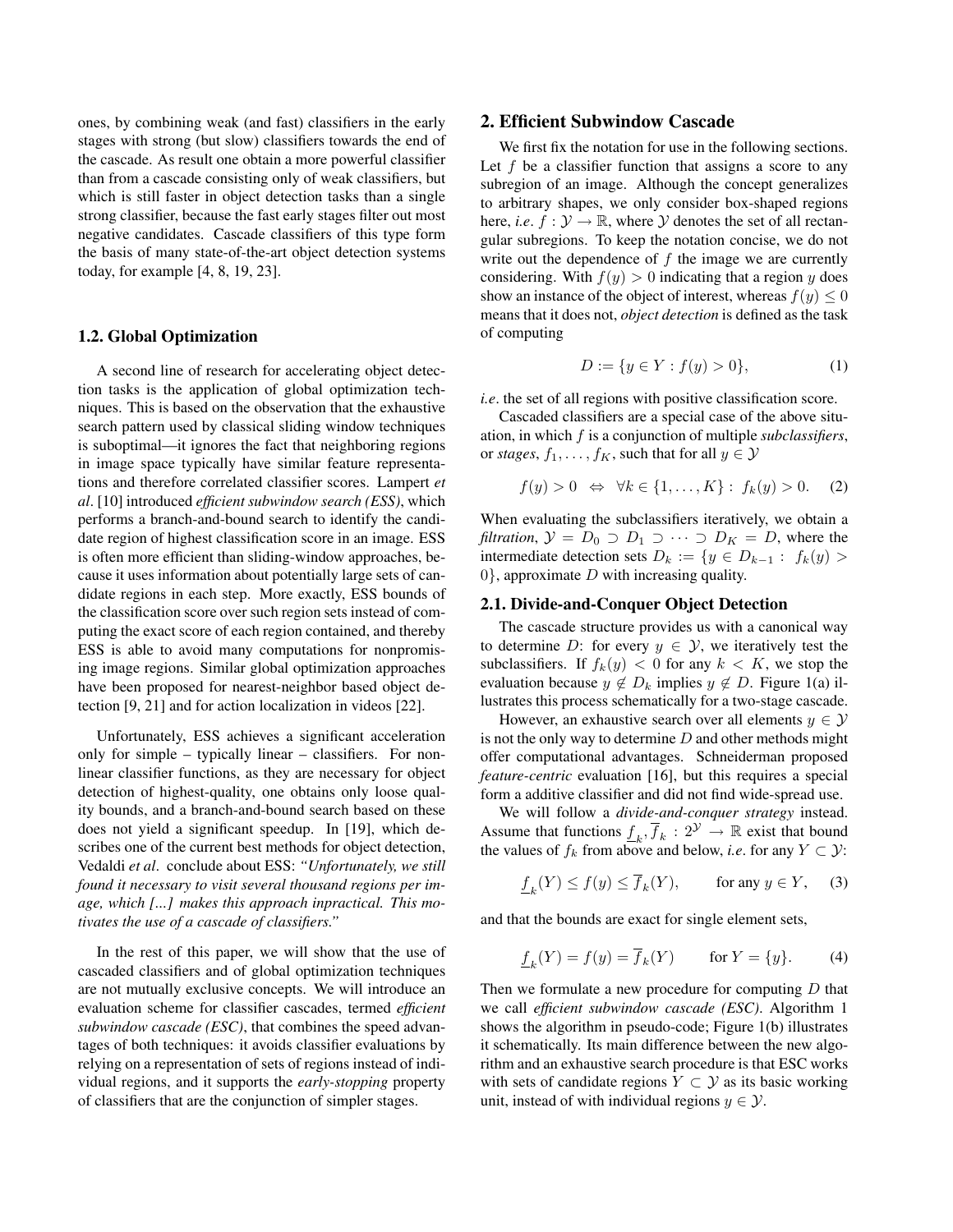Algorithm 1 Efficient Subwindow Cascade

**Require:** classifiers  $f_1, \ldots, f_K$ **Require:** bounding functions  $\underline{f}_1, f_1, \dots, \underline{f}_K, f_K$ **Output:**  $D$  as defined by (1) MAIN: 1:  $D = \text{TRAVERSE}(\mathcal{Y}, 1)$ 2: return D  $extbf{TRAVERSE}(Y, k)$ : 3: if  $\overline{f}_k(Y) \leq 0$  then 4: return ∅ 5: end if 6: **if**  $f_{\mu}(Y) > 0$  then  $\frac{1}{2}k^{(1)} \leq 0$  in  $\frac{1}{2}k < K$  then 8: **return**  $\text{TRAVERSE}(Y, k+1)$ 9: else 10:  $r$ **return**  $Y$ 11: end if 12: end if 13: split  $Y_1 \cup Y_2 \leftarrow Y$  with  $Y_1 \neq \emptyset, Y_2 \neq \emptyset$ 14:  $D_1 = \text{TRAVERSE}(Y_1, k)$ 15:  $D_2 = \text{TRAVERSE}(Y_2, k)$ 16: **return**  $D_1 \cup D_2$ 

Starting with  $Y = Y$  in stage  $k = 1$  *(line 1)*, ESC recursively traverses a binary search tree. In each step we first compute  $f_k(Y)$  *(line 3)*. If this is less than or equal to 0, we know that all elements  $y \in Y$  have a negative score  $f_k(y) \leq 0$ , which implies  $y \notin D$ . Consequently we do not have to evaluate this subtree any further. Otherwise, we compute  $f_k(Y)$  *(line 6)*. If this is larger than 0, we know that all elements  $y \in Y$  have a score  $f_k(y) > 0$ , which implies  $y \in D_k$ . Further processing of the elements of Y with  $f_k$  would not yield additional information. Therefore if  $k < K$ , we advance the whole subtree Y to the stage  $k + 1$  *(line 8)*, otherwise, we return all elements of Y as detections *(line 10)*. If neither  $f_k(Y) \le 0$  nor  $\underline{f}_k(Y) > 0$ hold, the quality bounds were not yet tight enough to make a definite statement. We split the candidate set  $Y$  into two disjoint, non-empty parts *(line 13)* and we recursively process both subtrees. Note that such a split is always possible, because *line 13* can only be reached for Y that contain at least two elements. For single element sets,  $Y = \{y\}$ , condition (4) ensures that  $\overline{f}_k(Y) = \underline{f}_k(Y)$ , and consequently, either of the conditions in *line 3* or *line 6* would have been triggered. The correctness of the ESC algorithm follows from the following two propositions.

**Proposition 1:** Algorithm 1 terminates for any finite  $\mathcal{Y}$ .

## **Proposition 2:** Algorithm 1 returns  $D$  as defined in Eq. (1).

The proofs are based on inductions over  $k$  and the size of Y . We omit them here for reasons of limited space.

#### 2.2.  $\varepsilon$ -insensitive Detection

For practical purposes it is not always necessary to threshold the classifiers  $f_k$  exactly at 0. We can create an ε*-insensitive* version of Algorithm 1 by replacing the conditions in *line 3* by  $f_k(Y) \leq \varepsilon$ , and in *line 6* by  $\underline{f}_k(Y) > -\varepsilon$ . The resulting algorithm will require fewer splits until convergence and therefore run faster, at the expense of returning only an approximate version of  $D$ . By similar a argument as above, one can show that all regions with at least one score  $f_k(y) \leq -\varepsilon$  will be rejected, and that all regions with only scores  $f_k(y) > \varepsilon$  will be accepted.

## 2.3. Integration of Efficient Subwindow Search

ESC relies on the same two concepts that are also at the core of ESS's efficiency: the interior representation that relies on *sets of regions* instead of individual regions and the *bounding functions* that can make statements about multiple object in a single step. The main difference between the two methods is the task they solve: ESC returns all regions of positive classification score, whereas ESS returns exactly one or some other predefined number. Because the number of output required from ESS is typically small, it benefits from a branch-and-bound strategy that targets its computation on only the few best states and prunes all others. This prevents ESS from being directly applicable to cascades; in the intermediate stages, statements about all candidate regions are required, not only about the ones of highest score. On the other hand, in the interior stages of a cascade, we also do not need the exact classification scores of the candidate regions, we only need their sign, and this is what enables ESC to accelerate cascade processing.

Note that for the last stage of the cascade the situation can be different. Depending on the intended use for the detection output, we might indeed only be interested in a few detections of the last stage, preferably the ones with maximal  $f_K$  score over D. Because the underlying representation of ESC and ESS are compatible, we can include an ESS-like branch-and-bound search procedure into ESC in this case: instead of running TRAVERSE in the  $K$ -th stage, we form a priority queue that contains all region sets that formed the output of stage  $K - 1$  with priority value given by  $f_K$ . From there we continue with the ESS branch-andbound procedure. The initialization ensures that only regions  $y \in D_{K-1}$  become candidates for ESS. Maximizing  $f_K$  over this set provides us with a list of elements of  $D_K$ (that is D) in order of decreasing  $f_K$  score. We stop the search after a predefined number of detections or when the scores become nonpositive, as this means that all of the elements of *D* have been identified.

Note that this trick works only in the last stage, whereas in the intermediate stages, regular ESC has to be used. This is because only ESC takes sets of regions as input as well as output. ESS makes use of region sets for initialization, but it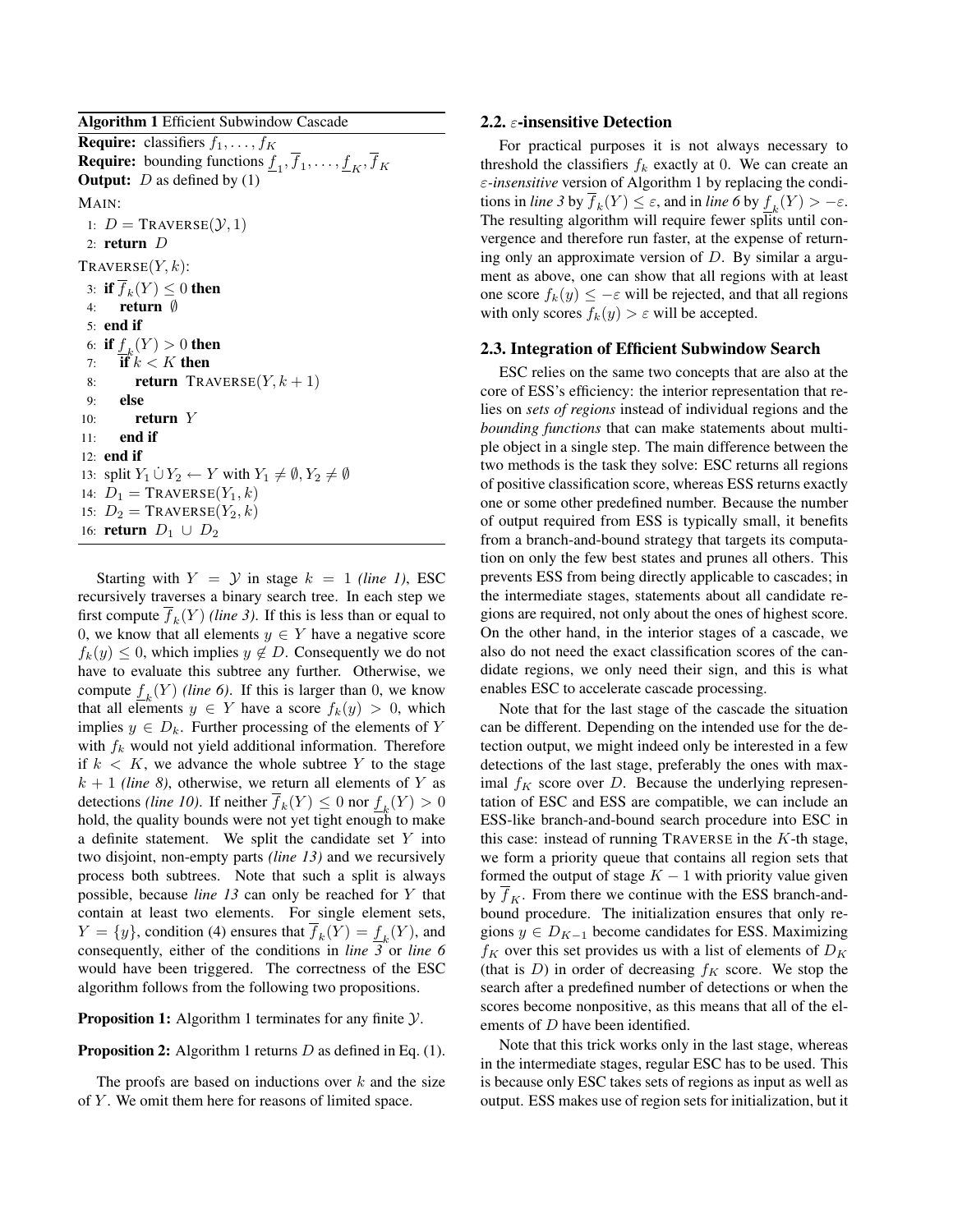outputs individual regions. Consequently, if one tried, *e.g*., to concatenate several ESS stages, all stage after the first would not benefit from the region set representation anymore and would work as ordinary sliding window stages.

### 2.4. Non-Maximum Suppression

When object detection is just one stage of a bigger system, one is often not really interested in all possible  $y \in \mathcal{Y}$ of positive classification score, but only in a few representative locations that correspond best to the true object locations. All other elements of  $D$  correspond to duplicate detections of slightly different position or shape. To identify the relevant objects in D one typically applies *nonmaximum suppression*, either in form of a clustering algorithm such as *mean-shift* [7], or by a greedy selection strategy that iteratively scans all detections in order of decreasing score and discards all regions that overlap too much with a previous, non-discarded detection.

Both setups are easy to apply to the output of ESC. For clustering approaches, we can make use of the fact that the output of ESC is already a representation of  $D$  in terms of region sets with adjacent image coordinates and presumably homogeneous image contents. We can therefore speed up the clustering by performing it on the level of region sets, *e.g*., treating each of them as one sample in a mean-shift procedure, weighted by the number of regions it contains. Greedy techniques can be also be sped up, because the coordinate parameterization of the region sets allows us to estimate their minimal and maximal overlap with the detections so far. Consequently, we can discard many detections based only on their overlap, without the need to compute their exact score. This step is similar to adding an additional ESS-like stage to the ESC cascade and can be implemented using only the components already used in Algorithm 1.

## 3. Cascade Learning

The main topic of this paper is the problem of efficiently evaluating cascaded classifiers, not the question how to learn them from training data. However, ESC can also be used to speed up cascade training, as we will sketch in this section.

Detection cascades are typically trained by a bootstrapping procedure [20]: given a set of training images with annotation of the object locations, we train a first stage using the ground truth regions as positive training examples and randomly sampled background region as negative training examples. In subsequent stages, we extend the negative training sets by the false positive detection of the previous stage. In each stage, the classifier bias is adjusted such that as many examples as possible are rejected without introducing too many missed detections.

Iterative training of this kind is effective, but often slow. We can use ESC to mitigate this problem: because each initial section of the cascade is again a detection cascade, the step of identifying the false positives during training of a stage  $f_k$  can be performed efficiently by calling ESC to the stages  $f_1, \ldots, f_{k-1}$ .

# 4. Bounding Functions

In Section 2 we have assumed that quality bounding function  $f_k$  and  $f_k$  are given to us, which fulfill condition (3). In the following we will construct such bounds for different classifier functions, in particular for support vector machines (SVMs) with linear and commonly used nonlinear kernels. For simplicity of notation, we only consider histogram based image representation.

Upper bounds fulfilling same conditions as  $f_k$  are also required for ESS, and [10] derives them for linear SVMs. Similarly, [9] lists upper bounds for several distance functions in the context of nearest-neighbor classifiers, but these can also serve as components of SVM kernels. In contrast to previous methods, ESC requires not only upper bounds on the quality function, but also lower ones. These have not appeared in the literature before, but they can be derived using the same principle: in particular, let  $f$  be the decision function of a distance- or kernel-based classifier, *e.g*. a support vector machine:

$$
f(y) = \sum_{i} \alpha_i k(h^i, h^y) + b,\tag{5}
$$

where  $h<sup>y</sup>$  is a histogram representation of the image contents in the region y, the histograms  $h^1, \ldots, h^m$  are prototypes, *e.g.* support vectors,  $\alpha_1, \ldots, \alpha_m$  are real-valued coefficients, and  $b$  is a constant bias term. For any nonnegative kernel or distance function<sup>1</sup> upper and lower bounds for any  $Y \subset \mathcal{Y}$  are given by

$$
\overline{f}(Y) = \sum_{\{\alpha_i > 0\}} \alpha_i \overline{k(h^i, h^Y)} + \sum_{\{\alpha_i < 0\}} \alpha_i \underline{k(h^i, h^Y)} + b,\quad (6)
$$

$$
\underline{f}(Y) = \sum_{\{\alpha_i > 0\}} \alpha_i \underline{k(h^i, h^Y)} + \sum_{\{\alpha_i < 0\}} \alpha_i \overline{k(h^i, h^Y)} + b,\quad (7)
$$

where  $h<sup>Y</sup>$  denotes the interval-valued histogram of all histograms that occur for elements of Y, and  $k(h^j, h')$  and  $k(h^j, h')$  are upper and lower bounds of the kernel function itself. Table 1 lists examples of these. Note that the functional form given there is not necessarily the fastest way to compute the values. See, *e.g*., [10] and [13] on how to speed up the evaluation of linear kernels and the histogram intersection kernel, respectively.

## 5. Experimental Evaluation

We evaluate the performance of ESC compared to single stage detection and to ordinary, *i.e*. exhaustive, cascade

<sup>&</sup>lt;sup>1</sup>Only the function values that actually occur must be non-negative. Equations (6) and (7) hold, *e.g*., also for SVMs with linear kernel, because the histograms that we assume as input have no negative entries.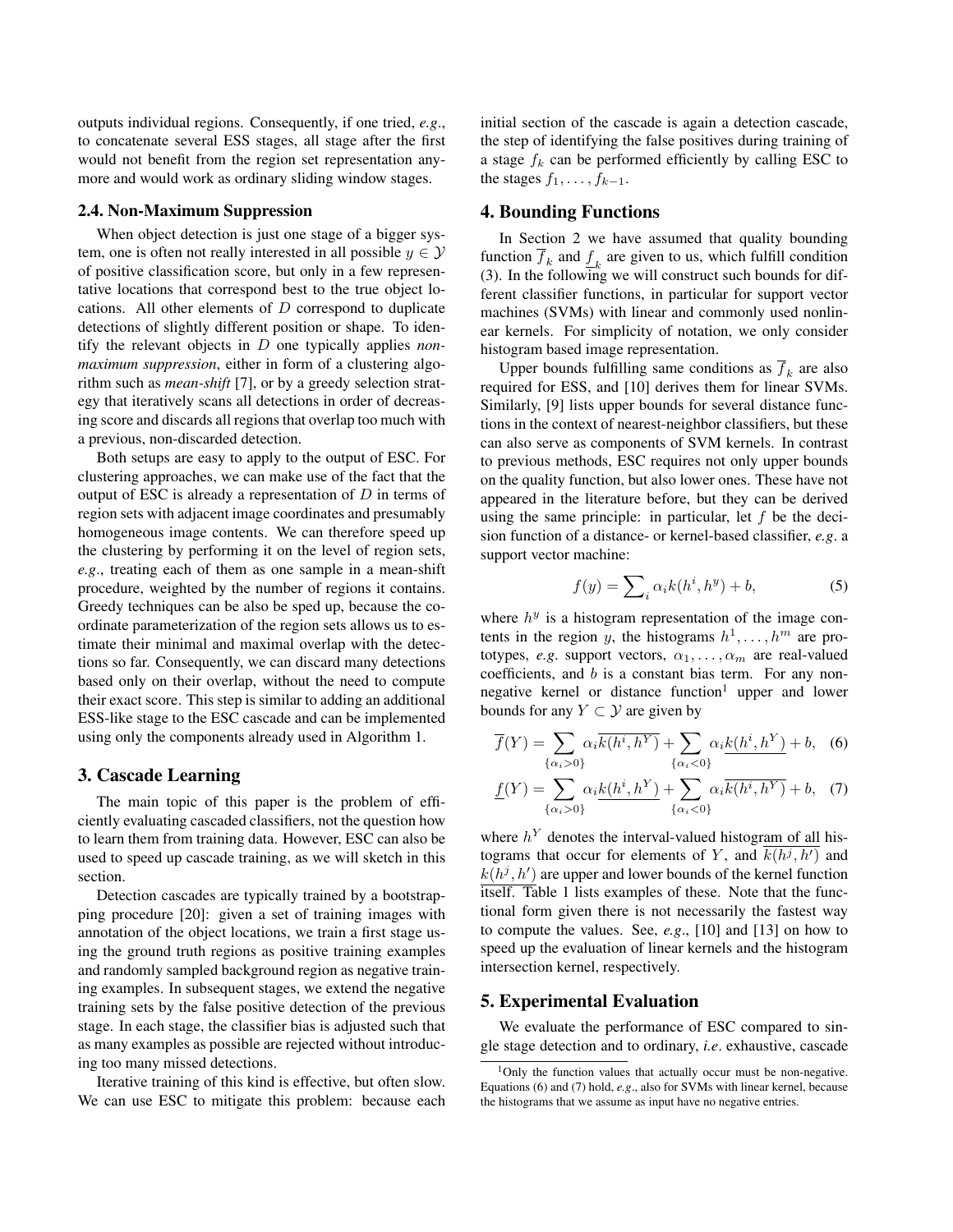|                           | kernel function $k(h, h^y)$                                | upper bound $k(h, h^Y)$                                                                                                                                                                                                                                                                           | lower bound $k(h, h^Y)$                                                                                                                       |
|---------------------------|------------------------------------------------------------|---------------------------------------------------------------------------------------------------------------------------------------------------------------------------------------------------------------------------------------------------------------------------------------------------|-----------------------------------------------------------------------------------------------------------------------------------------------|
| linear                    | $\sum_i h_j h_j^y$                                         | $\sum_{i} h_i \overline{h}_i^Y$                                                                                                                                                                                                                                                                   | $\sum_i h_j \underline{h}_i^Y$                                                                                                                |
| histogram<br>intersection | $\sum_i \min(h_j, h_j^y)$                                  | $\sum_i \min(h_j, \overline{h}_j^Y)$                                                                                                                                                                                                                                                              | $\sum_i \min(h_j, h_i^Y)$                                                                                                                     |
| $\chi^2$                  | $-\sum_i \chi^2(h_j, h_j^y)$ with                          | $-\sum_{i} \chi^{2}(h_{j}, h_{j}^{Y})$ with                                                                                                                                                                                                                                                       | $-\sum_{i} \chi^{2}(\overline{h_{j},h_{i}^{Y}})$ with                                                                                         |
|                           | $\chi^2(h_j, h_j^y) = \frac{(h_j - h_j^y)^2}{h_j + h_j^y}$ | $\boxed{\underline{\chi^2(h_j,h_j^\prime)=}\begin{cases} \frac{(h_j-\underline{h}_j^Y)^2}{h_j+\underline{h}_j^Y} \ \ \text{for} \ h_j<\underline{h}_j^Y,\\ \frac{(h_j-\overline{h}_j^Y)^2}{h_j+\overline{h}_j^Y} \ \ \text{for} \ h_j>\overline{h}_j^Y,\\ 0 \ \ \ \text{otherwise}. \end{cases}}$ | $\sqrt{\chi^2(h_j, h'_j)} = \max\left(\frac{(h_j - h_j^Y)^2}{h_j + h_j^Y}, \frac{(h_j - \overline{h}_j^Y)^2}{h_j + \overline{h}_j^Y}\right).$ |
| $\chi^2$ -RBF             |                                                            | $\exp\left(-\gamma\sum_j \chi^2(h_j,h_j^y)\right) \exp\left(-\gamma\sum_j \chi^2(h_j,h_j^Y)\right)$                                                                                                                                                                                               | $\exp\left(-\gamma\sum_j \chi^2(h_j,h_j^Y)\right)$                                                                                            |

Table 1. Bounding functions for commonly used kernel functions.  $h_j^y$  denotes the j-th bin of the histogram representation of a region y.  $\overline{h}_j^Y$  and  $\underline{h}_j^Y$  denotes the large and smallest possible values that  $h_j^y$  can take for any  $y \in Y$ . For unnormalized bag-of-word histogram, these are the histograms of the largest and small rectangle in  $Y$ ; for normalized histograms, they can be computed using the method of [9].

evaluation. We have performed extensive experiments on the PASCAL VOC 2006 [3] dataset that consists of 5304 image of natural scenes. The dataset contains manual annotation of the locations of all objects from 10 object classes in form of bounding boxes. In all experiments we used the *train* and *val* parts of the data for model selection. Afterwards, we retrained the models on all of *trainval* and we report results on the *test* part. To avoid a selection bias we include all object categories in our study, including those for which the chosen bag of visual word representations is known to be inferior to methods based on prototypes [1], edge-orientation [2, 5], or shape [6], for example.

## 5.1. Image Representation

We preprocessed each image into a set of keypoint localization with assigned integer cluster index. We identified 5,000–10,000 keypoints per image at Harris-Laplace locations as well as on a regular grid. We extracted WSIFT descriptor [18] at these locations and quantized them using a 512 entry codebook that was obtained by k-means clustering from a random subset of the descriptors. All classifiers in the following sections work with *bag of visual words* representation, *i.e*. regions are represented by the histograms of cluster indices of the keypoints that fall into them.

Note that a detection system based on this representation is unlikely to beat the state-of-the-art in object detection. Multiple publications over the last years have shown that detection performance is improved by the use of densely samples feature points and large codebooks [14], multiple sets of feature descriptors [19], spatial pyramid representations [12], and the use of image context [17].

We chose the simple setup because in this paper we do not argue in favor of a new object detection method, but we rather show the benefits of a divide-and-conquer strategy for cascade evaluation, in contrast to an exhaustive evaluation or to single-stage setups. We therefore believe that reproducibility is more important than highest overall accuracy. The use of a very compact representation and classifiers with few meta-parameters enables us to release the pre-processed feature data together with our source code<sup>2</sup>.

#### 5.2. Cascade Setup

For each of the 10 object categories we trained a detection cascade of 1, 2, 3, 5 and 10 linear SVMs using the procedure described in Section 3. For each stage, three bootstrapping iterations were performed to collect additional false detections. For the experiments on classification speed, we additionally trained an SVM with  $\chi^2$ -RBF kernel as a nonlinear stage to put after the linear ones. We fixed the kernel's bandwidth parameter to the inverse of the mean of the  $\chi^2$ -distances within the training set and we used 10-fold cross validation to determine the  $C$  parameter. To make the training and evaluation of a large number of cascades tractable, we quantize the image coordinates to multiples of 8 for the linear, and 16 for the nonlinear experiments. During cascade evaluation, we activate a score insensitivity of  $\varepsilon = 0.25$  and we adapted the threshold of the exhaustive evaluation to  $\varepsilon$  to ensure a fair comparison. When outputting multiple detections per image, we used greedy nonmaximum suppression with an overlap threshold of 0.8.

#### 5.3. Evaluation of Detection Quality

Several methods to evaluate the quality of a multi-stage object detection system have been proposed. We follow Vedaldi *et al*.'s [19] setup of measuring *recall vs*. *overlap*. Object detection is seen as a regression-like problem in this case, where the quality of a method is judged by how well it predicts the coordinates of the ground truth object bounding boxes in previously unseen test images.

*Recall–overlap* evaluation has the advantage that it requires only a *local ranking* of the detected regions within an image, not a *global ranking* of detections between images. The latter kind is required by retrieval-based measures, in

 $^2$ available at http://www.christoph-lampert.org.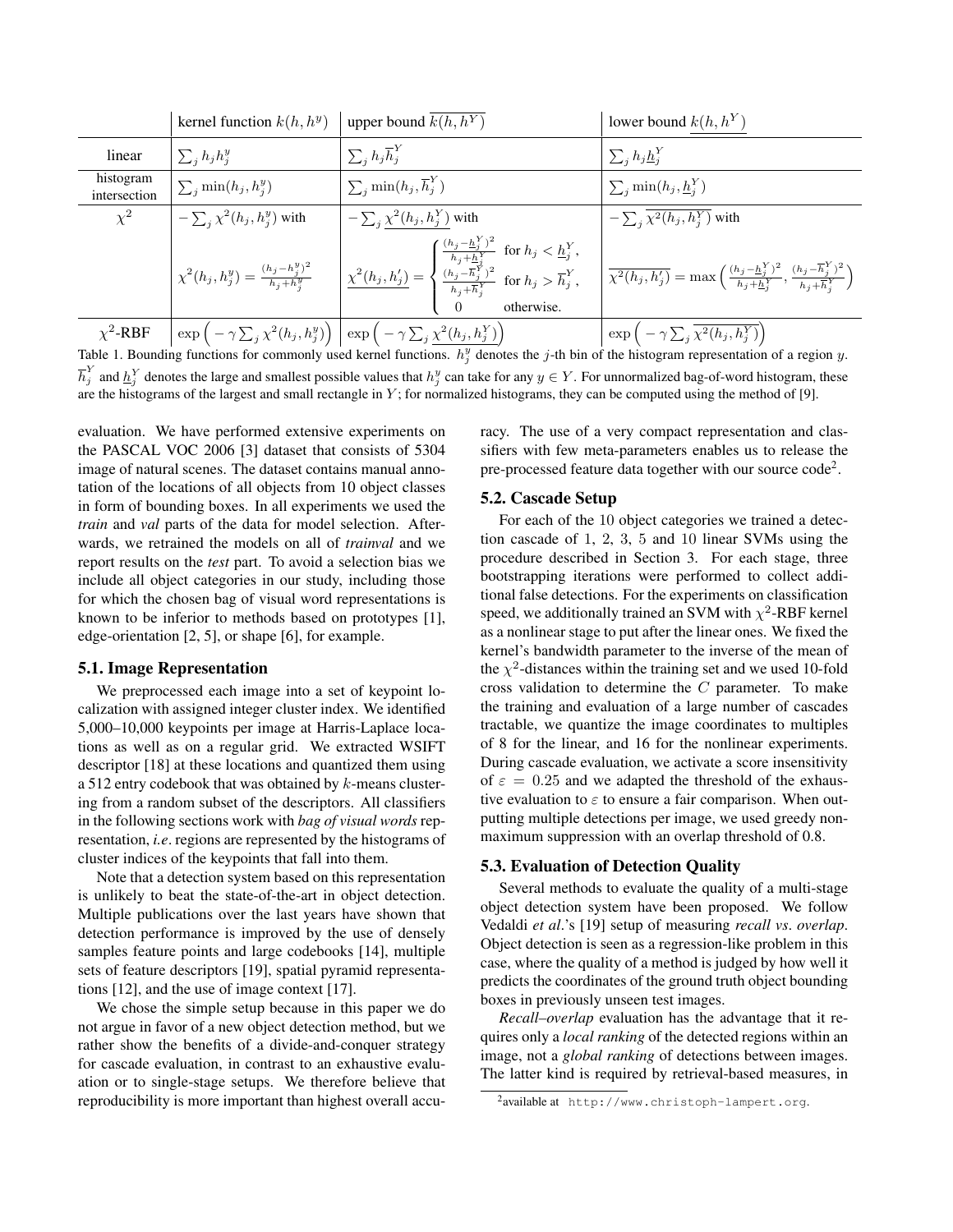particular *average precision (AP)* that is in the PASCAL VOC challenges. Although not directly related to the object positions, the global ranking is known to have a strong influence on the AP score when most image in the datasets do not show the target class.

The details of our evaluation procedure are as follows: for each test image containing the object class, we let the detection systems extract a fixed number of candidate images. For each ground truth region  $y$ , we then calculate its maximal overlap with any of the returned regions  $y'$ , using the *area overlap* measure,  $\Delta(y, y') = \frac{area(y \cap y')}{area(y \cup y')}$ . From the results we derive overlap–recall curves: for any threshold,  $\theta \in [0, 1]$ , we compute the fraction of ground truth boxes which are identified with at least overlap  $\theta$ , and plot it against the threshold value. Figure 2 shows the resulting plots for the two classes *bicycle* and *cat*. Table 2 summarizes the results in more compact form, reporting the *area under curve* for all classes and cascade setups.

Overall, the results show that cascades of linear classifiers are indeed able to improve detection quality over single stage classifiers. For all classes, longer cascades result in stronger overlap with the ground truth locations, provided that enough candidate regions from each image are taken into account. However, if only few regions from each image are used, the picture from our experiments is more diverse: for the classes *car*, *cat*, and *dog*, accuracy still grew monotonically with the cascade length. For the other classes, a single stage classifier provided as good or better overlap with the ground truth as a cascade. We believe that this is not an indicator that the cascade training has failed, since at high recall levels, the ground truth is recovered. We rather believe that the local ranking of regions is better in the first stage, which is trained directly with ground truth detections versus background regions, than in the later stages that are trained to suppress false positives. The results for the *cow* and *person* classes, show a limitation of the rather simple training procedure we used. If the classifier learned in one stage differs only insignificantly from the previous one, the training set does not change and all later stages remain practically identical. Enforcing diversity between the stages could be a way to overcome this problem.

## 5.4. Evaluation of Detection Speed

The previous section established what we already assumed true: that cascades even of simple linear classifiers are able to improve the detection quality over single-stage sliding window systems. In the following, we will show that using ESC we are able to evaluate such cascades more efficiently than before. In all cases we measure the performance of different three setups of cascade evaluation: ordinary per-region evaluation *(baseline)*, plain ESC as described in Section 2.1 *(ESC w/o ESS)*, and ESC with integrated ESS stage from Section 2.3 *(ESC)*. Each setup was

| # stages      | standard cascade | ESC w/o ESS     | ESC.            |
|---------------|------------------|-----------------|-----------------|
|               | $0.59 \pm 0.01$  | $0.58 \pm 0.01$ | $0.04 \pm 0.01$ |
| $\mathcal{L}$ | $0.51 \pm 0.01$  | $0.45 \pm 0.01$ | $0.44 \pm 0.01$ |
| 3             | $0.52 \pm 0.01$  | $0.45 \pm 0.01$ | $0.45 \pm 0.01$ |
| 5             | $0.53 \pm 0.01$  | $0.46 \pm 0.01$ | $0.46 \pm 0.01$ |
| 10            | $0.58 \pm 0.01$  | $0.49 \pm 0.01$ | $0.49 \pm 0.01$ |

Table 3. Mean runtime [in  $s$ ] and standard deviation of the mean over 1000 evaluations of linear cascades.

| # stages           | standard cascade | ESC w/o ESS      | ESC             |
|--------------------|------------------|------------------|-----------------|
| $0+1$ <sup>†</sup> | $1889 \pm 104$   | $949 + 115$      | $204 \pm 19.6$  |
| $1+1^{\dagger}$    | $469 \pm 34.5$   | $346 \pm 31.9$   | $221 \pm 10.0$  |
| $2+1$              | $134 \pm 6.81$   | $117.5 \pm 7.37$ | $66.1 \pm 3.28$ |
| $3 + 1$            | $95.0 \pm 6.35$  | $83.2 + 6.37$    | $45.3 \pm 2.31$ |
| $5 + 1$            | $85.4 \pm 6.09$  | $73.6 \pm 6.07$  | $40.3 \pm 2.20$ |
| $10+1$             | $80.2 \pm 5.90$  | $68.3 \pm 5.80$  | $38.7 + 2.16$   |

Table 4. Mean runtime [in s] and standard deviation of the mean over 1000 evaluations of cascades with nonlinear last stage. ( † : runtime estimated from 250 evaluations).

applied to all cascades of the previous section with and without an additional nonlinear stage. To avoid variations due to different hardware platforms, all timing experiments were run on the same 2.8 GHz Linux PC. For keeping the computation manageable, we selected 100 random test images and evaluated the classifiers of all 10 classes only on these, thereby performing 1000 timing runs per cascade.

Table 3 and 4 shows the mean runtime and the standard deviation of the mean. Table 5 and 6 show the number of classifier or bound evaluations that were performed in each stage during these experiments. While the absolute runtime is more relevant for practical applications, the evaluation count better reflects the differences between the methods, because it is independent of implementational choices, and excludes the time required for preprocessing, memory management and file I/O.

The main observation from Table 3 is that for linear cascades, the runtime does not depend much on the length of the cascade. Consequently, we can turn an existing linear detector into a cascade without computational cost at evaluation time. Table 5 shows the reasons for this: most classifier evaluations occur in the first one or two cascade stages. Additional stages reduce the number of candidate regions further, but they contribute little to the overall computing time. When all subclassifiers are fast, a large part of the overall runtime consists of overhead due to preprocessing and memory management. Nevertheless, the results show a small but significant speed advantage of ESC over the exhaustive evaluation in all setups.

For cascades with a nonlinear last stage the results differ dramatically from the purely linear case. Table 4 shows that all methods are much faster when applied to longer cascades in comparison to shorter ones. Table 6 explains why: the more linear stages we use, the more candidate regions are rejected instead of ending up at the final, nonlinear stage. Since the nonlinear classifier evaluations are much slower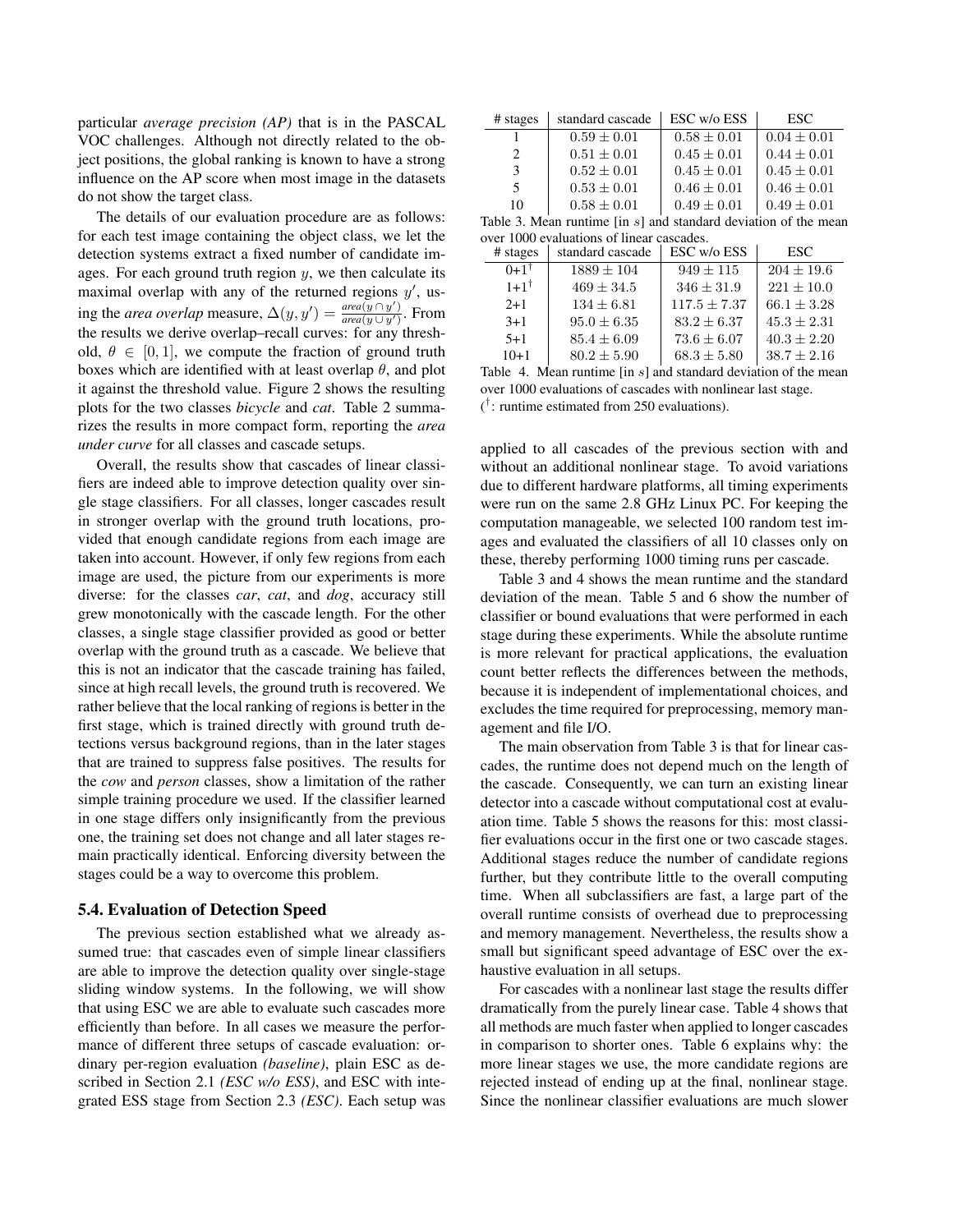

(b) Problematic cascade (*bicycle*). When extracting a large number of detections from each image (100 to 10000), all cascade setups improve the detection quality. At small detection numbers (1 or 10 detections per image) the 2 to 5-stage cascades *decrease* the detection accuracy compared to a single stage detector, which is only overcome when using the longest, 10-stage cascade.

Figure 2. Overlap *vs*. recall plots for PASCAL VOC 2006 *cat* and *bicycle* categories (best viewed in color). In each plot, the x-axis denotes the overlap threshold, the y-axis the fraction of identified ground truth boxes. Each row contains plots for 1, 10, 100, 1000 and 10000 detections per image (left to right). Each plot shows from top to bottom the curves for cascades of length 10, 5, 3, 2 and 1 (single stage classifier; dashed). Numeric values are the recall percentage at 50% overlap, which is the threshold used in the VOC evaluation procedure.

|                              | 10 | 100  |      | 1000 10000                   |           | 10                  | 100 |                          | 1000 10000 |           | 10             | 100            |                          | 1000 10000               |           | 10        | 100  |                         | 1000 10000     |      | 10   | 100  |                          | 1000 10000 |
|------------------------------|----|------|------|------------------------------|-----------|---------------------|-----|--------------------------|------------|-----------|----------------|----------------|--------------------------|--------------------------|-----------|-----------|------|-------------------------|----------------|------|------|------|--------------------------|------------|
| $1 \mid 24.9 \mid 35.9$      |    | 46.1 | 56.9 | 70.2                         | 19.4      | 28.0                |     | 39.8 51.8 67.9           |            | 13.6 21.3 |                | 30.4           | 42.1                     | 58.7                     | 34.8      | 47.1      | 58.9 | 69.8                    | 78.9           | 15.8 |      |      | 24.6 35.0 48.2 64.5      |            |
| 2   19.9 33.7 47.0           |    |      | 60.6 | 74.9                         |           | 15 1 27 3           |     | 41.6 58.4                | 72.5       | 14.4      |                | 24.1 34.6      | 46.5                     | 63.9                     |           | 40.1 54.5 |      | 66.8 76.4 82.4          |                | 12.3 | 23.1 | 36.7 | 52.5 70.6                |            |
|                              |    |      |      | 3   20.0 33.7 46.9 61.0 75.0 |           |                     |     | 14.8 27.3 41.9 58.5 72.6 |            |           | 17.5 26.6 36.0 |                | 47.1                     | 63.1                     | 42.6 55.3 |           |      |                         | 66.3 76.2 82.0 | 12.3 | 23.3 |      | 36.8 52.5 70.8           |            |
|                              |    |      |      | 5   20.5 34.7 48.2 61.5 74.9 |           | 14.8 27.3 41.9 58.4 |     |                          | 72.6       |           |                |                | 23.1 29.4 37.6 47.8 62.7 |                          | 44.7 56.1 |           |      | 67.6 76.7 82.3          |                | 12.3 |      |      | 23.3 36.9 52.5 70.8      |            |
|                              |    |      |      | 10 25.0 38.5 50.7 62.4 75.0  |           |                     |     | 14.8 27.3 41.8 58.8 73.1 |            |           |                | 25.2 31.6 39.4 |                          | 49.6 62.8                | 44.7 56.7 |           |      | 67.9 76.4 82.3          |                | 12.3 |      |      | 23.3 36.9 52.5 70.8      |            |
| bicvcle                      |    |      |      |                              |           |                     | bus |                          |            |           |                | car            |                          |                          |           |           | cat  |                         |                |      |      | cow  |                          |            |
|                              |    |      |      | 1   29.4 40.7 52.7 65.4 76.6 |           |                     |     | 21.5 31.7 43.3 55.0 69.7 |            |           |                |                | 24.7 36.1 47.6 59.3 71.2 |                          |           |           |      | 7.9 14.4 22.9 36.3 55.6 |                |      |      |      | 12.0 18.4 26.7 37.9 54.7 |            |
| 2 2 27.9 42.6 56.6 70.9 80.3 |    |      |      |                              |           |                     |     | 15.1 28.7 45.7 61.8 75.3 |            |           |                |                | 18.2 33.8 48.4 61.4 75.8 |                          |           |           |      | 5.8 13.0 24.7 41.7 58.7 |                | 8.9  |      |      | 17.3 28.2 43.9 62.8      |            |
| 3 3 3 3 44.3 5 8.1 7 1.1     |    |      |      | 80.0                         |           |                     |     | 15.2 28.6 45.7 61.8 75.2 |            |           |                |                | 18.2 33.8 48.4 61.3 75.6 |                          |           |           |      | 5.8 12.9 24.6 41.5 56.2 |                | 8.7  |      |      | 17.4 28.3 44.0 62.6      |            |
|                              |    |      |      | 5 33.8 47.1 60.1 71.5 80.0   |           |                     |     | 15.2 28.7 46.1 62.2 75.2 |            |           |                |                | 18.4 33.8 48.5 62.1      | 76.1                     |           |           |      | 5.8 12.9 24.6 41.5 56.1 |                | 8.7  |      |      | 17.4 28.3 43.9 63.0      |            |
| 10 37.7                      |    |      |      | 49.0 61.2 71.8 79.7          |           |                     |     | 16.4 30.3 47.5 63.7 75.4 |            |           |                |                |                          | 19.4 34.8 49.8 63.4 76.0 |           |           |      | 5.8 12.9 24.6 41.5 56.1 |                | 8.7  |      |      | 17.4 28.4 44.2 63.6      |            |
| horse<br>dog                 |    |      |      |                              | motorbike |                     |     |                          |            | person    |                |                |                          | sheep                    |           |           |      |                         |                |      |      |      |                          |            |
|                              |    |      |      |                              |           |                     |     |                          |            |           |                |                |                          |                          |           |           |      |                         |                |      |      |      |                          |            |

Table 2. Area under recall–overlap curve  $\left| \text{in } \%\right|$  for the top 1, 10, 100, 1000 and 10000 detections of cascades of length 1, 2, 3, 5 and 10.

than linear ones, it is their number that dominates the overall runtime. The tables also show that ESC – in particular in combination with ESS – is more effective in avoiding nonlinear evaluations, thereby providing a significant speedup over exhaustive evaluation. When applied to identical classifier cascades, ESC is always at least twice as fast.

## 6. Summary and Outlook

In this paper we have introduced ESC, a divide-andconquer strategy for accelerating the evaluation of classifier cascades for object detection in natural images. By using an internal representation by set of regions instead of individual regions, ESC can discard large fractions of the potential candidate locations with few classifier evaluations. Thereby it reduces the computational effort compared to the standard way of cascade evaluation for object detection, in which one applies the classifier cascade exhaustively to every candidate region in the images. In our experiments, this resulted in a speedup of approximately 15% in the case where all

stages are linear and over 50% in the nonlinear case.

One reason for this effect is that ESC allows the integration of the branch-and-bound based ESS algorithm [10] in its final stage, because both rely on the same internal representation. ESC in this way combines the advantages of two current trends for fast object detection: global optimization techniques that exploit spatial correlation of the detection scores and cascades that provide a speedup by approximating the actual detection function with increasing precision.

An important problem that we were able to address only superficially in this paper is the question of how to best learn a classifier cascade that allows efficient evaluation with ESC. Because ESC benefits from smoothly varying decision functions, we conjecture that it would be beneficial to enforce strong regularization in the first stages, whereas later stages that have less influence on the overall runtime can be more specifically tuned to the data. This resembles the concept of hierarchical multiclass classification, and we plan to explore this relation by extending ESC to